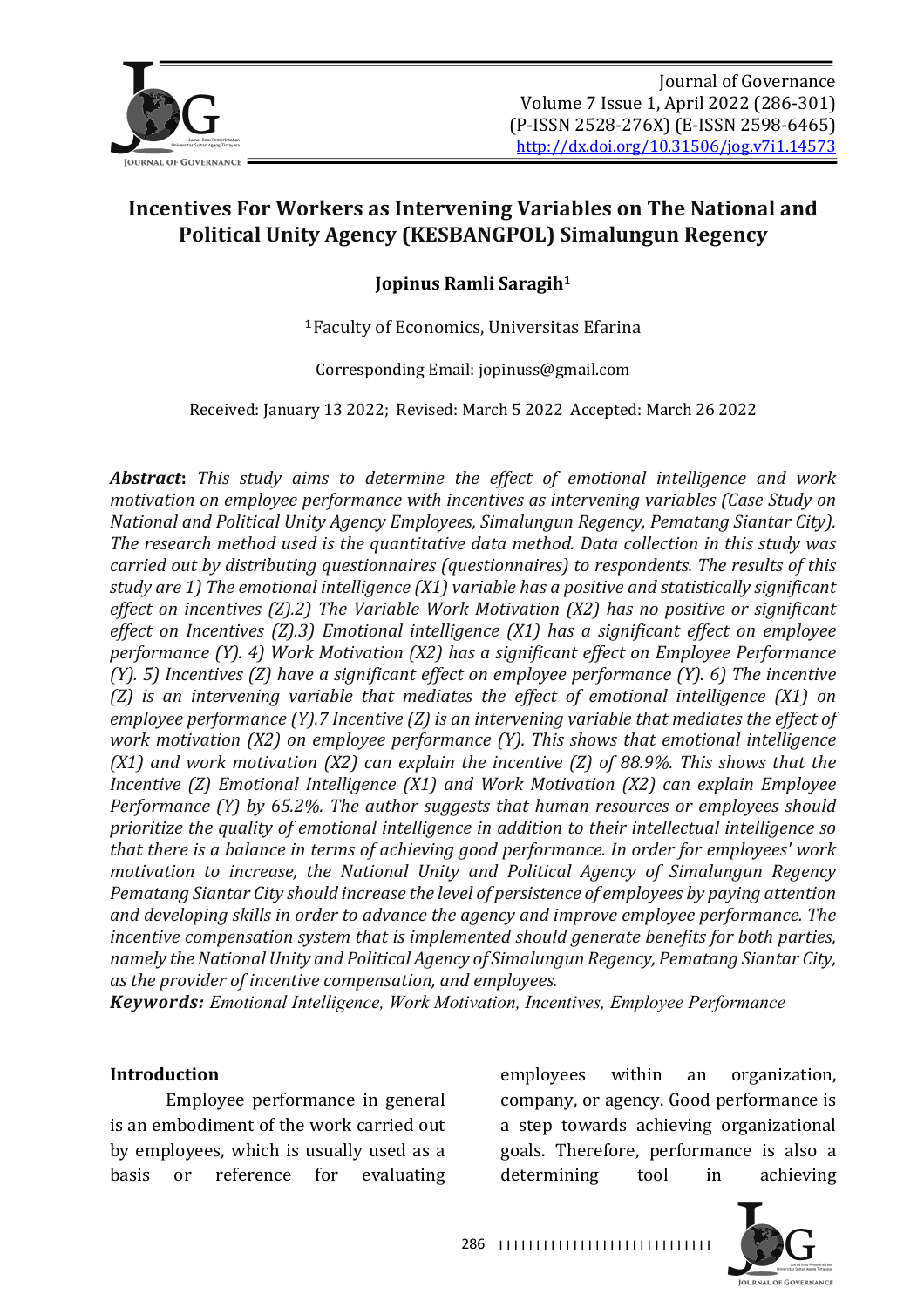organizational goals, so efforts need to be made to improve employee performance. In order to improve employee performance, it is important to pay attention to the needs of employees, as well as the formation of a good and coordinated organization in the workplace.

Suriansyah (2015) states that employee performance is the result of work over a certain period compared to various possibilities, for example, standards, targets, or criteria that have been mutually agreed upon. Suriansyah  $(2015)$  says that performance is the result of work achieved by an employee in carrying out tasks with the responsibilities given to him.

In this performance report, the performance measurement carried out is the measurement of the achievement of employee performance targets and performance indicators of strategic targets set out in the Performance Agreement document of the National Unity and Political Agency of Simalungun

Regency, Pematang Siantar City. The measurement method used is a simple measurement method by comparing performance targets with the realization of employee performance indicators of strategic target performance. The results of the measurement and achievement of the performance indicators are used to assess the success or failure of achieving strategic targets in order to realize the vision and mission of the National Unity and Political Agency of Simalungun Regency, Pematang Siantar City, as well as an analysis of the causes of success or failure in achieving the set performance indicator targets. The success or failure of meeting strategic goals is measured by how well the relevant strategic target group of performance indicators are done.

The results of measuring the achievement of the performance indicator targets for 3 (three) strategic targets set out in the Performance Agreement of the National Unity and Political Agency of Simalungun Regency, Pematang Siantar City in 2021 can be seen in table 1.1.

| Table | . . |
|-------|-----|
|       |     |

**Employee Performance Measurement At Kesbangpol of Simalungun Regency, Pematang Siantar City in 2021** 

|                | I Chiatang Siantar City in 2021 |                        |               |             |                     |  |
|----------------|---------------------------------|------------------------|---------------|-------------|---------------------|--|
| N <sub>o</sub> | <b>Strategic</b>                | <b>Performance</b>     | <b>Target</b> | Realization | <b>Achievements</b> |  |
|                | <b>Target</b>                   | Indicator              |               |             |                     |  |
| $\mathbf{1}$   | Implementation                  | Percentage of          | 70%           | 70%         | 75%                 |  |
|                | οf                              | Coverage of            |               |             |                     |  |
|                | administrative                  | Office                 |               |             |                     |  |
|                | support services                | Administration         |               |             |                     |  |
|                |                                 | Services               |               |             |                     |  |
| 2              | Increased                       | Increased              | 75%           | 75%         | 75%                 |  |
|                | Resources for                   | Apparatus              |               |             |                     |  |
|                | Apparatus                       | Resource               |               |             |                     |  |
|                |                                 | Capacity Ratio         |               |             |                     |  |
| 3              | Increased                       | Number of              | 72%           | 72%         | 75%                 |  |
|                | security and                    | Activities for         |               |             |                     |  |
|                | order in the                    | <b>Early Detection</b> |               |             |                     |  |
|                | environment as                  | and Early              |               |             |                     |  |
|                | well as early                   | Conflict               |               |             |                     |  |
|                | prevention of                   | Prevention             |               |             |                     |  |
|                | conflict                        |                        |               |             |                     |  |

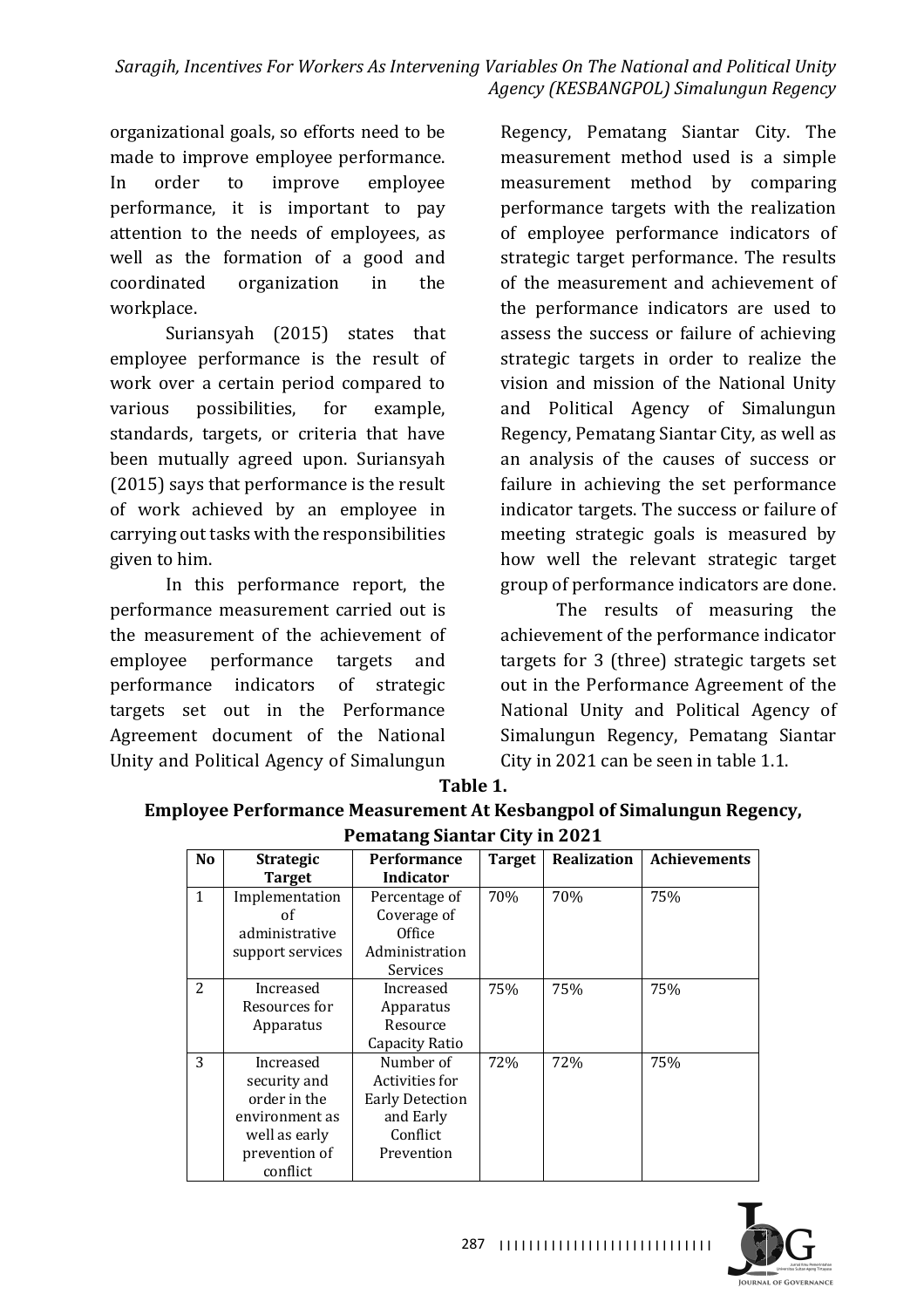#### Source: Kesbangpol Employee Performance Report

In achieving strategic target 1, namely the implementation of administrative support services to employees and the public, with a target percentage of service improvement of 70% and a realization of 70%, this means that the target and realization have not been achieved in achieving this target due to the decreasing awareness of apparatus resources providing services to the community.

Emotional intelligence  $(EQ)$  is a person's ability to regulate their emotional life, maintain emotional harmony and express it through self-awareness skills, self-control, self-motivation, empathy and social skills (Goleman, 2002). Individuals who have a good level of emotional intelligence can become more skilled at calming themselves down quickly, more skilled at focusing attention, better at relating to others, more intelligent, more receptive to feelings, and have more experience in solving problems by themselves (Misnawati, 2016). While individuals with low levels of emotional intelligence will not be able to control their emotions, when someone is faced with a problem, the individual will experience stress because they feel unable to make decisions (Yashinta & Ariyanti, 2015).

The basic skills of emotional intelligence cannot be acquired suddenly, but require a process of learning, and the environment that shapes emotional intelligence has a large influence. There are several things that can be done to develop emotional intelligence in learning, namely: (1) providing a conducive environment; (2) creating a democratic learning climate; (3) developing an

attitude of empathy and feeling what the students are feeling;  $(4)$  helping students find solutions to every problem they face; (5) involving students optimally in learning, both physically, socially, and emotionally; (6) responding to each student's behavior positively, and avoiding negative responses; (7) being a role model in enforcing rules and discipline in learning; and (8) giving freedom to think creatively and actively participate.

Motivation is a very important thing to consider as a company if you want every employee to be able to contribute positively to the achievement of company goals, because with motivation, an employee will have a high spirit in carrying out their duties and responsibilities. The importance of motivation is because motivation is the thing that causes, distributes, and supports human behavior so that they are willing to work hard and enthusiastically to achieve optimal results. While work motivation is a driving factor or driving force for employees in a company, it can spur employees to work hard so as to increase employee productivity and will affect the achievement of agency goals.

Work motivation is something that every individual requires in order to achieve the goal or target that they have set for themselves in their job. Work motivation makes each individual become enthusiastic or have the urge to influence each other at work. In accordance with Hasibuan's opinion (2009) motivation is important because it is what causes, distributes, and supports human behavior

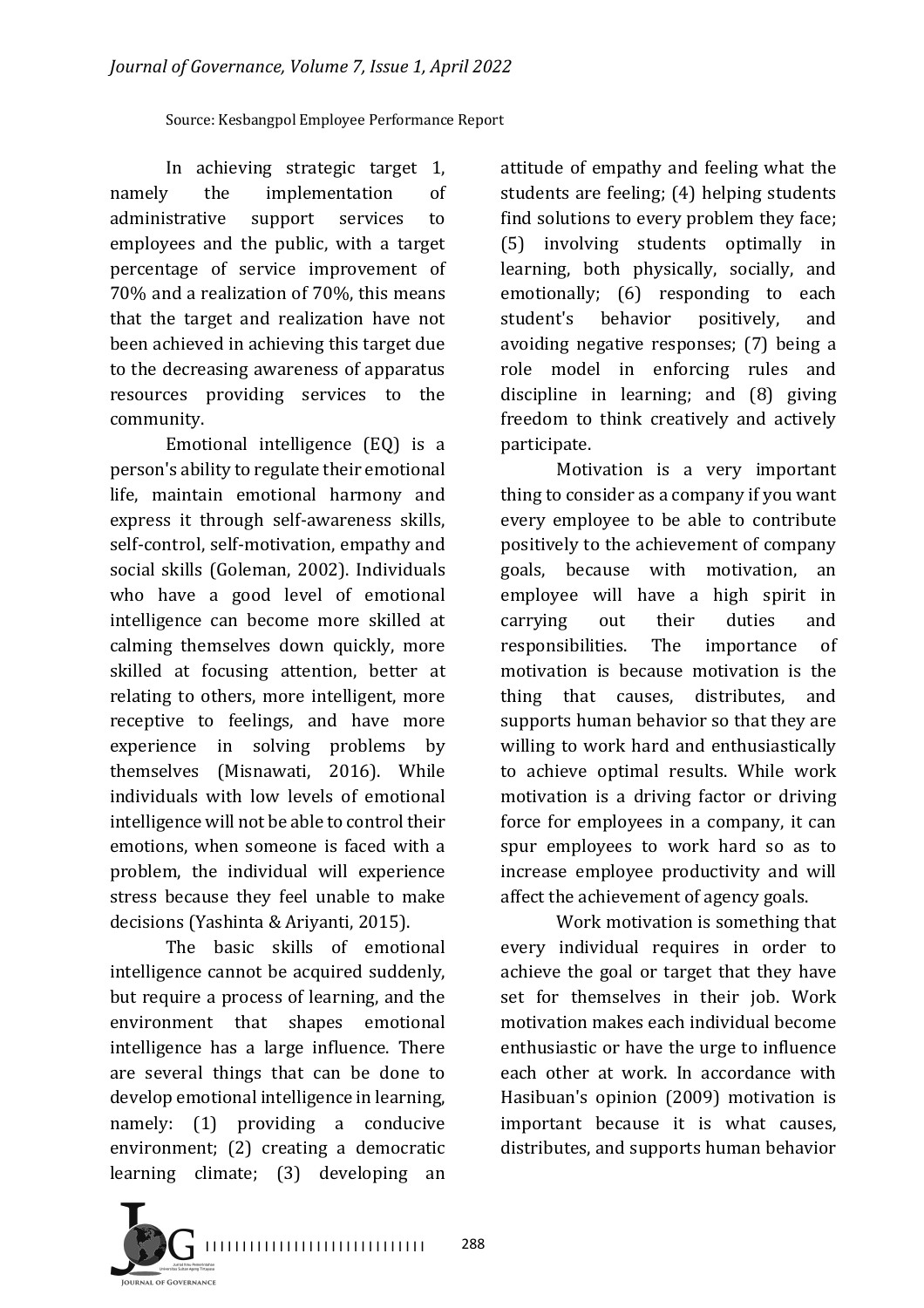so that they want to work hard and enthusiastically achieve optimal results.

The phenomenon that there are still employees at work experiencing a decrease in work motivation or low work motivation can be indicated by a decrease in employee performance, the low work

motivation of an employee with his work. The work motivation is a driving force for someone to behave and work diligently and well in accordance with the duties and obligations that have been given to him and is a very important emotional energy for a new job.

| Question                                    | <b>Respondent's Answer</b> |     |            | <b>Percentage of Answers</b> |  |
|---------------------------------------------|----------------------------|-----|------------|------------------------------|--|
|                                             | <b>YES</b>                 | NO. | <b>YES</b> | NO.                          |  |
| Is there a sense of security and comfort at |                            |     |            |                              |  |
| work?                                       | 14                         | 16  | 47%        | 53%                          |  |
| Do the duties and responsibilities exceed   |                            |     |            |                              |  |
| capacity                                    | 17                         | 13  | 57%        | 43%                          |  |
| Do the duties and responsibilities exceed   |                            |     |            |                              |  |
| the capacity of the position                | 15                         | 15  | 50%        | 50%                          |  |
| Does the workload tend to affect the        |                            |     |            |                              |  |
| employee's physical condition               | 16                         | 14  | 53%        | 47%                          |  |
|                                             |                            |     |            |                              |  |

#### **Table 2. Pre-Research Results on Work Motivation**

Source: Data Processed Pre Survey 2021

To find out the extent to which work motivation has an influence on employee performance, the researchers conducted a pre-survey of 30 respondents with various questions related to work motivation, as shown in Table 1.2, as the results of the distribution of pre-research questionnaires on work motivation.

An incentive is a form of compensation that is directly linked to the level of performance of an employee. Allowances and welfare improvements are another type of compensation that almost every company provides to its employees, despite the fact that the types and programs of service provided by each agency differ. These are given not based on employee performance, but on the fact that employees are also human beings with many talents.the need to live and work better. Employees and their families will find it very important and useful that the company gives them money in order to meet their needs.

The development of the total incentive costs of the Kesbangpol Agency, Simalungun Regency, from 2017 to 2021 can be seen in table 1.3 below:

#### **Table 3.**

**Fluctuation of Total Incentive Costs for** the Kesbangpol Agency, Simalungun **Regency, Pematang Siantar City 2016- 2020**

| Year | <b>Total Incentive Costs</b> |  |  |
|------|------------------------------|--|--|
| 2017 | Rp. 105.581.000              |  |  |
| 2018 | Rp. 115.361.000              |  |  |
| 2019 | Rp. 125.560.000              |  |  |
| 2020 | Rp. 115.137.000              |  |  |
| 2021 | Rp. 100.278.000              |  |  |

Source: Kesbangpol Simalungun Regency,

The provision of bonuses and incentives is also a form of agency effort in improving the welfare of each employee for the work done. Although it is not mandatory for every agency, this method

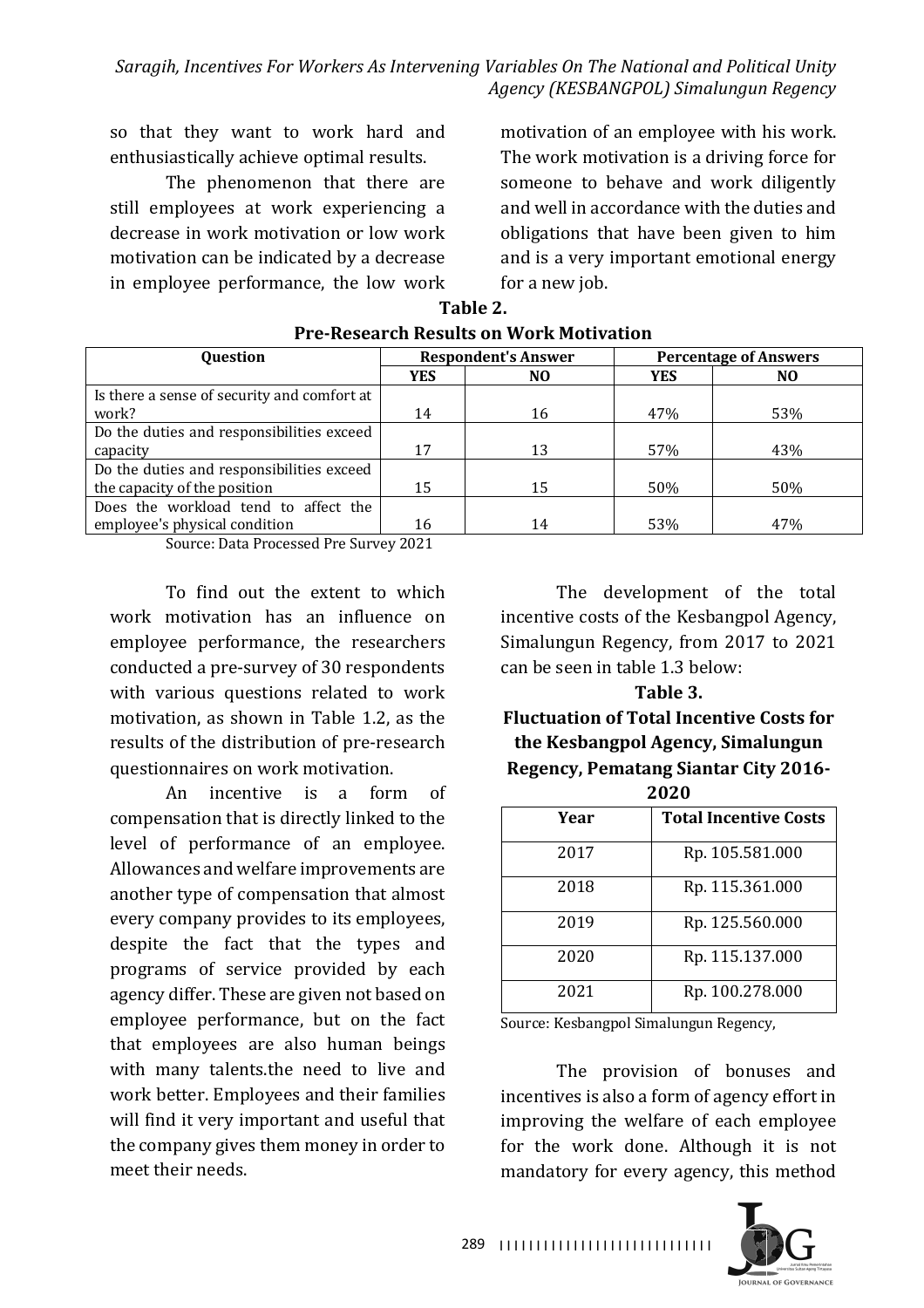can be an agency innovation in improving the performance of each employee. In addition, this method can also bring in qualified candidates because of their interest in working for the agency and the compensation benefits provided.

## *Employee Performance*

Public servants (PNS) are located as elements of the state apparatus whose duty is to provide services to the community in a professional, honest, fair, and equitable manner in carrying out state, government, and development tasks. According to Article  $1$  (a) of Law No. 8 of 2019 concerning the Basics of Employment, what is meant by "state officials" are those who, after fulfilling the requirements specified in the applicable laws and regulations, are appointed by the competent authority and assigned tasks in a state office or assigned tasks by the state. other determined based on a statutory regulation and paid according to the applicable statutory regulations.

Mangkunegara (2011) states that employee performance is the result of the quality and quantity of work carried out by an employee in carrying out his duties in accordance with the responsibilities given to him. Simamora (2002) explains that if performance is the result of work that can be achieved by a person or group of people in an organization, in accordance with their respective authorities and responsibilities, in an effort to achieve the goals of the organization concerned, legally, not violating the law, and in accordance with morals and ethics. Wibasuri (2011:44) states that performance is the appearance of work results in quantity and quality. Performance can be in the form of individual or group work performances. Individual performance is the basis of organizational performance.

## *Emotional Intelligence*

Shapiro (2012) states that emotional intelligence is a subset of social intelligence that involves the ability to monitor feelings and emotions both in oneself and in others, sort through them all, and use this information to develop thoughts and actions.

According to Bar-On et al. (2012), emotional intelligence is defined as a set of personal, emotional, and social abilities that affect a person's ability to succeed in overcoming environmental demands and pressures (Sumiyarsih et al.2012). Martha Bethania (2013) states that emotional intelligence is defined as the ability to regulate one's own feelings and emotions and to distinguish and use this information to direct one's thoughts and actions.

## *Work motivation*

Ngalim Purwanto (2006) argues that motivation refers to a process of influencing individual choices towards various forms of desired activity. Then John P. Campbell et al. suggested that motivation includes the direction or purpose of behavior, response strength, and persistence of behavior. In addition, the term includes a number of concepts such as drive, need, incentive, reward, reinforcement, goal setting, expectation, and so on.

According to Robbert Heller in Wibowo  $(2014)$ , work motivation is the desire to act. Everyone can be motivated by several different forces. Work motivation is the result of a collection of internal and external forces that cause the

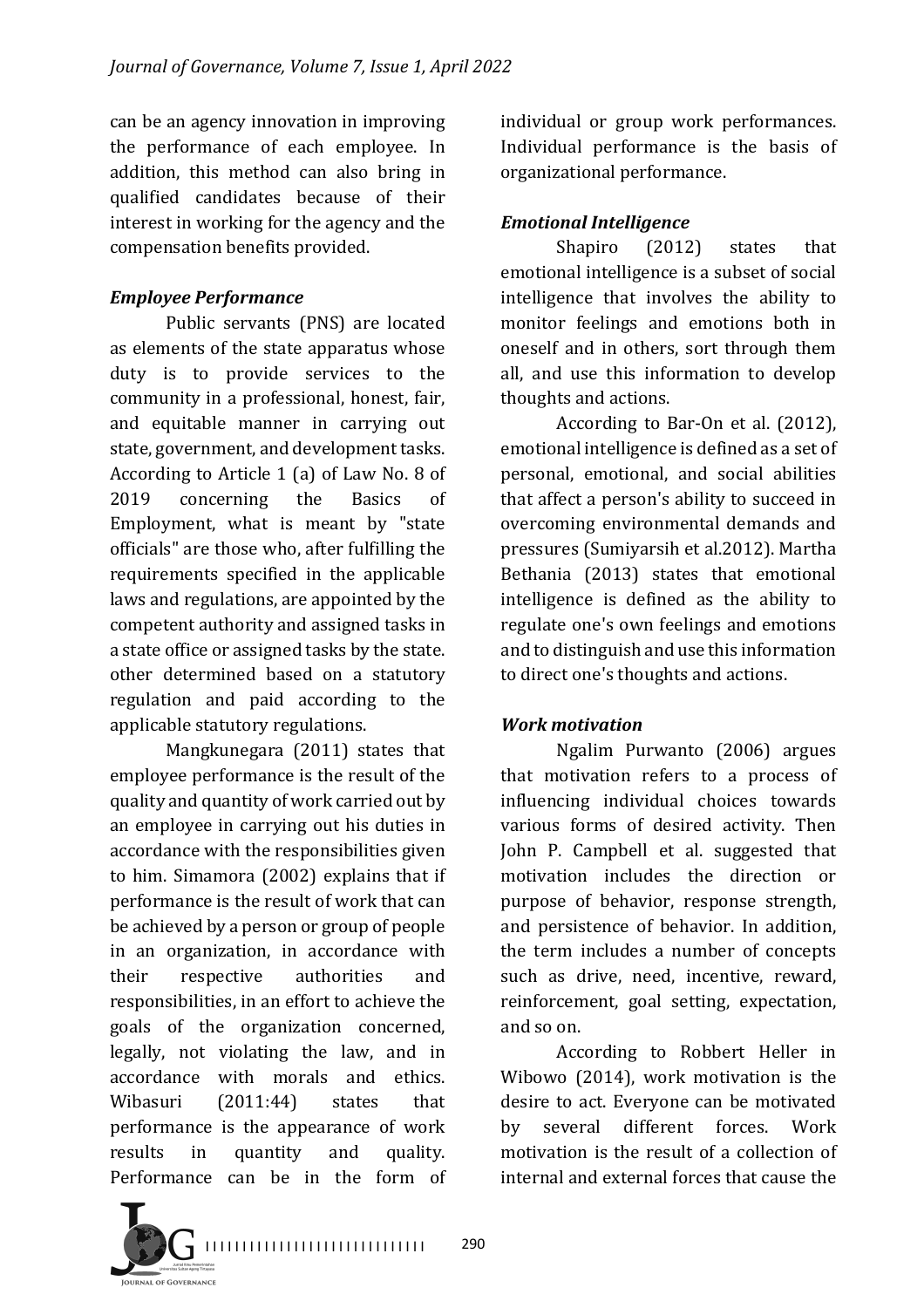job to choose the appropriate course of action and use certain behaviors. Robbins and Judge in Wibowo  $(2014)$  say that work motivation is often linked to goals. Organizational goals, on the other hand, include work-related behavior.

## *Incentive*

Hasibuan  $(2013)$  argues that the notion of incentives is additional remuneration given to certain employees whose achievements are above standard achievements. This incentive is a tool used by supporters of the fair principle in providing compensation. Sofyandi (2008) suggests that incentives are a form of direct compensation. Incentives are direct rewards paid to employees because their performance exceeds the specified standards.

According to Sirait (2006), an incentive is something that encourages or has a tendency to stimulate an activity. Incentives are the motivations and rewards that are created to improve production. As Mangkunegara (2011) says, the idea of incentives is money that is given to employees by their bosses so that they work hard and reach their goals for the company. This is an acknowledgment of their work and their contributions to the company.

# **Method**

This research uses quantitative research methods. Ouantitative research methods can be interpreted as research methods based on the philosophy of positivism, used to examine certain populations or samples. Data collection using research instruments and data analysis is quantitative or statistical, with the aim of testing predetermined

hypotheses (Sugiyono, 2014). The data is then analyzed by a statistical analysis method. The data collected includes two independent variables, namely emotional intelligence  $(X1)$  and work motivation (X2), and one dependent variable, namely employee performance (Y), with one moderating variable, namely incentives (Z).

Data collection in this study was carried out by distributing questionnaires (questionnaires) to respondents. A questionnaire is a data collection technique that is done by giving a set of questions or written statements to respondents to be answered (Sugiyono, 2014). Questionnaires are an efficient data collection technique if the researcher knows with certainty the variables to be measured and what to expect from the respondents. The questionnaire distributed contained questions about emotional intelligence, work motivation, incentives, and employee performance.

This research uses a quantitative method, and in this study, multiple linear regression models are used. A multiple linear regression model is a statistical test model that aims to analyze the effect of the independent variable on the dependent variable. The equations that can be arranged in this study are as follows:

$$
Y = + (\beta 1.X1) + (\beta 2.X2) + (Z) + e
$$

The data analysis technique used in this research is multiple linear regression analysis. A multiple linear regression analysis model is used to explain the relationship and how much influence the independent variables have on the dependent variable. Multiple linear

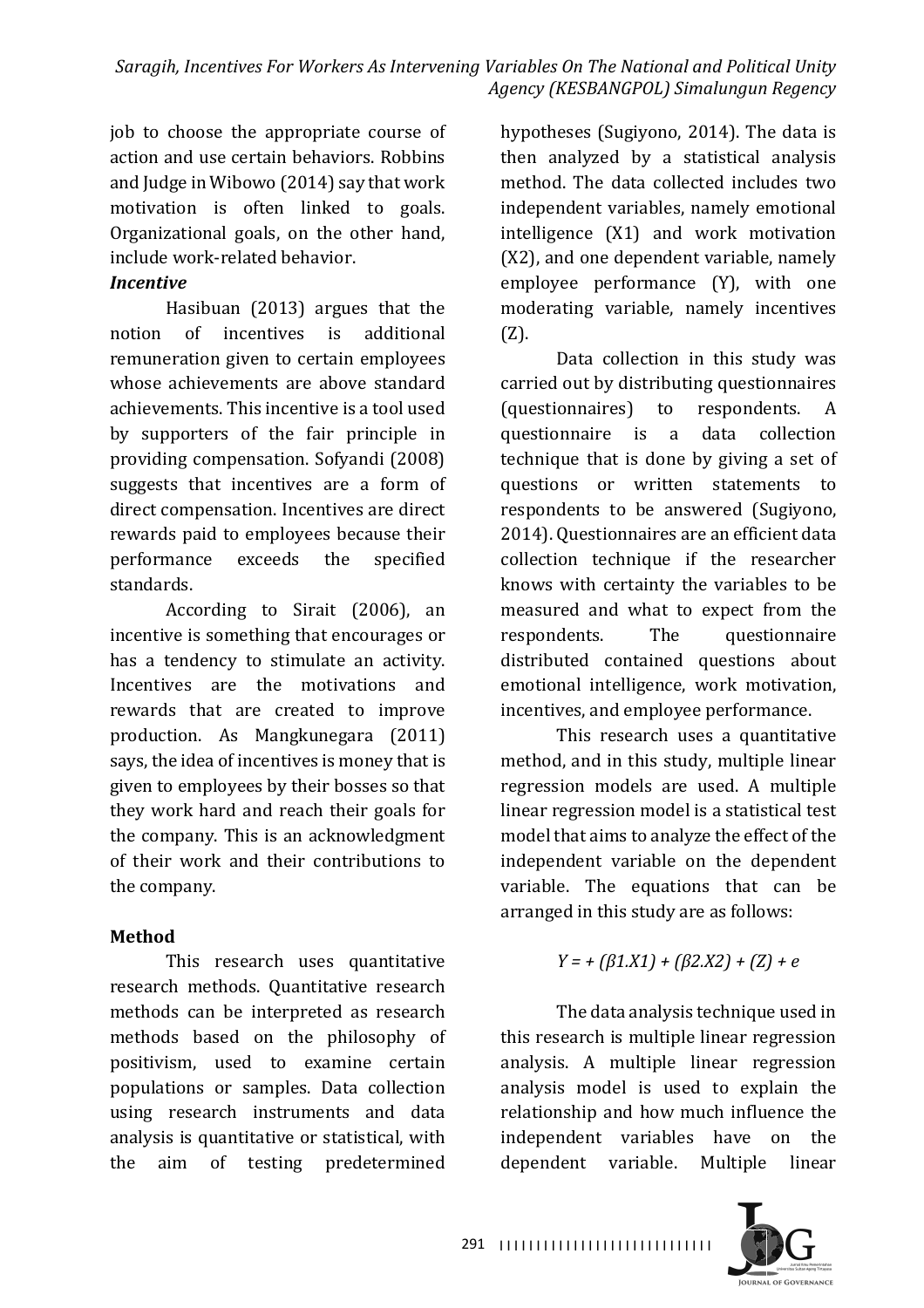regression analysis in this study was used to determine the effect of emotional intelligence and work motivation on employee performance with incentives as intervening variables (Case Study on National and Political Unity Agency Employees, Simalungun Regency, Pematang Siantar City).

#### **Results and Discussions**

The results were then tested using the classical assumption test in order to get good results. Following the classical assumption test, the data were analyzed using multiple linear regression analysis techniques, and the hypothesis was tested to see how the dependent variable affected the independent variable and to determine the coefficient of determination to see how much the independent variable contributed to the dependent variable.

## *The Classical Assumption Test of Equation I*

A classical assumption test will be carried out before testing the hypothesis in this study. The classical assumption test consists of a normality test, a multicollinearity test, and a heteroscedasticity test.

#### *A normality test*

A normality test aims to test whether, in the regression model, the confounding or residual variables have a normal distribution (Ghozali, 2016). Testing the normality of the data can be done using two methods: graphs and statistics. The normality test of the graph method uses a normal probability plot, while the statistical method normality test uses the one-sample Kolmogorov-Smirnov Test.





**Figure 1. Normal P Plot** 

When plotting residual data, the line that describes the actual data will follow the diagonal line if the distribution of residual data is normal (Ghozali, 2016). *Multicollinearity Test*

The multicollinearity test aims to determine whether there is a correlation between the independent variables in the regression model. The multicollinearity test in this study is seen from the tolerance value or variance inflation factor (VIF).

#### **Table 4. Multicollinearity Test Results**

| Coefficients <sup>a</sup>      |                                                           |        |
|--------------------------------|-----------------------------------------------------------|--------|
| Model                          | Collinearity<br><b>Statistics</b><br><b>Tolerance VIF</b> |        |
| 1(Constant)                    |                                                           |        |
| Emotional_Intelligence_X11,000 |                                                           | 1.000  |
| <b>Work Motivation X2</b>      | 1,000                                                     | 1,000  |
|                                | $\blacksquare$                                            | $\sim$ |

Source: Data processed from attachment (2021) It is known that the tolerance value

of emotional intelligence  $(X1)$  is 1,000 and work motivation  $(X2)$  is 1,000, all of which are greater than 0.10, while the VIF value of emotional intelligence  $(X1)$  is 1,000 and work motivation  $(X2)$  is 1,000, all of which are smaller than 10. Based on the calculation results above, it can be seen that the tolerance value of all independent variables is greater than  $0.10$  and the VIF

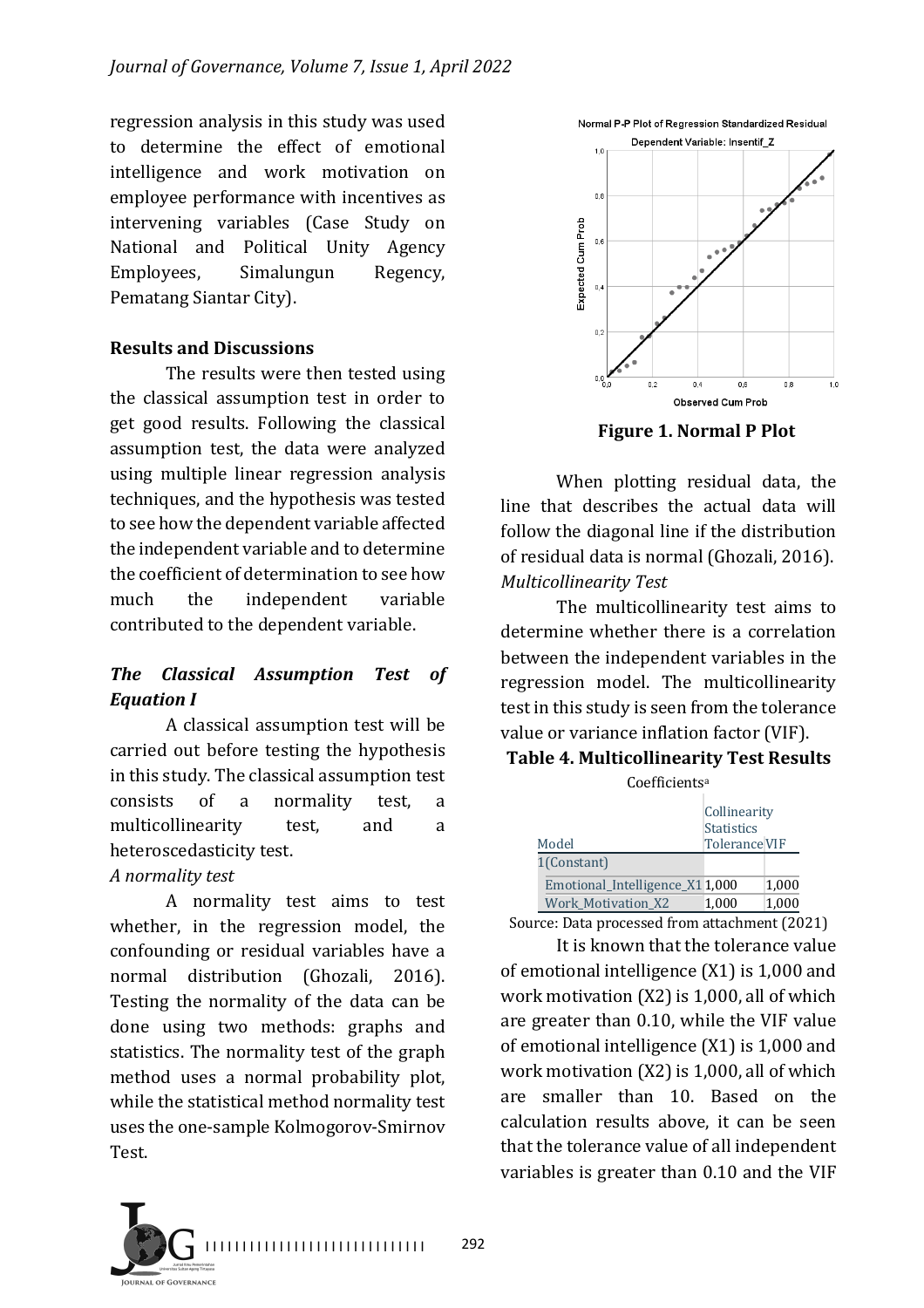value of all independent variables is also smaller than 5, meaning that there is no correlation symptom in the independent variables. Consequently, it can be said that there is no sign of multicollinearity in the regression model.

#### *Heteroscedasticity Test*

The heteroscedasticity test aims to test whether, from the regression model, there is an inequality of variance from the residuals of one observation to another observation. A good regression model is one with homoscedasticity or no heteroscedasticity. This can be seen in the probability of significance above the  $5%$ level (Ghozali, 2016).

#### **Table 5. Heteroscedasticity Test Results**

| Coefficients <sup>a</sup> |          |      |
|---------------------------|----------|------|
|                           |          |      |
|                           |          |      |
|                           |          |      |
| Model                     |          | Sig. |
| 1(Constant)               | 1,769    | ,088 |
| Emotional_Intelligence_X1 | $-0.695$ | .493 |
| <b>Work Motivation X2</b> | 1,068    | .295 |

a. Dependent Variable: abs\_Res1

Source: Data processed from attachment (2021)

Based on the above test, the significance value of emotional intelligence  $(X1)$  is greater than 0.05  $(5\%)$ , which is 0.493, and the significance value of work motivation  $(X2)$  is greater than  $0.05$  (5%), which is 0.295. Then there is no indication of heteroscedasticity.

#### *Multiple Linear Regression Analysis*

Multiple linear regression testing explains the magnitude of the role of Emotional Intelligence (X1) and Work Motivation  $(X2)$  on Incentives  $(Z)$ .

# **Table 6. Multiple Linear Regression Results**

#### **Coefficientsa**

|                                                                                                                      | Coefficients | Unstandardized |
|----------------------------------------------------------------------------------------------------------------------|--------------|----------------|
|                                                                                                                      |              | Std.           |
| Model                                                                                                                | R            | Error          |
| 1(Constant)                                                                                                          | .829         | 1.380          |
| Emotional_Intelligence_X1                                                                                            | .741         | .048           |
| <b>Work_Motivation_X2</b>                                                                                            | .023         | .048           |
| $\mathbf{r}$ $\mathbf{r}$ $\mathbf{r}$ $\mathbf{r}$ $\mathbf{r}$ $\mathbf{r}$ $\mathbf{r}$ $\mathbf{r}$ $\mathbf{r}$ |              |                |

a. Dependent Variable: Incentive Z

Source: Data processed from attachment (2021)

Based on these results, the multiple linear regression equation has the formulation:  $\mathbf{Z} = \mathbf{a} + \mathbf{b}_1 \mathbf{X}_1 + \mathbf{b}_2 \mathbf{X}_2 + \mathbf{\varepsilon}$ , so that the equation is obtained:  $Z = 0.829 +$ **0,741**  $X_1$  **+ 0,023**  $X_2$  **+**  $\varepsilon$ .

#### *Determination Test*

The coefficient of determination is used to see how much the independent variable contributes to the dependent variable. The greater the value of the coefficient of determination, the greater the ability of the independent variable to explain the dependent variable. If the determination  $(R2)$  is getting bigger (closer to  $1$ ), it can be said that the influence of the X variable is large on the Incentive  $(Z)$ .

|  | <b>Table 7. Determination Test</b> |  |  |
|--|------------------------------------|--|--|
|--|------------------------------------|--|--|

| Model Summaryb                                                           |       |          |                          |  |
|--------------------------------------------------------------------------|-------|----------|--------------------------|--|
| Model                                                                    | R     | R Square | <b>Adjusted R Square</b> |  |
|                                                                          | .947a | .897     | .889                     |  |
| a. Predictors: (Constant), Work_Motivation_X2, Emotional_Intelligence_X1 |       |          |                          |  |
| b. Dependent Variable: Incentive Z                                       |       |          |                          |  |
| Source: Data processed from attachment (2021)                            |       |          |                          |  |

Based on the table above, it can be

seen that the adjusted R square value is 0.889 or 88.9%. This shows that Emotional Intelligence (X1) and Work Motivation  $(X2)$  can explain the Incentive  $(Z)$  of 88.9%, the remaining 11.1% (100% -

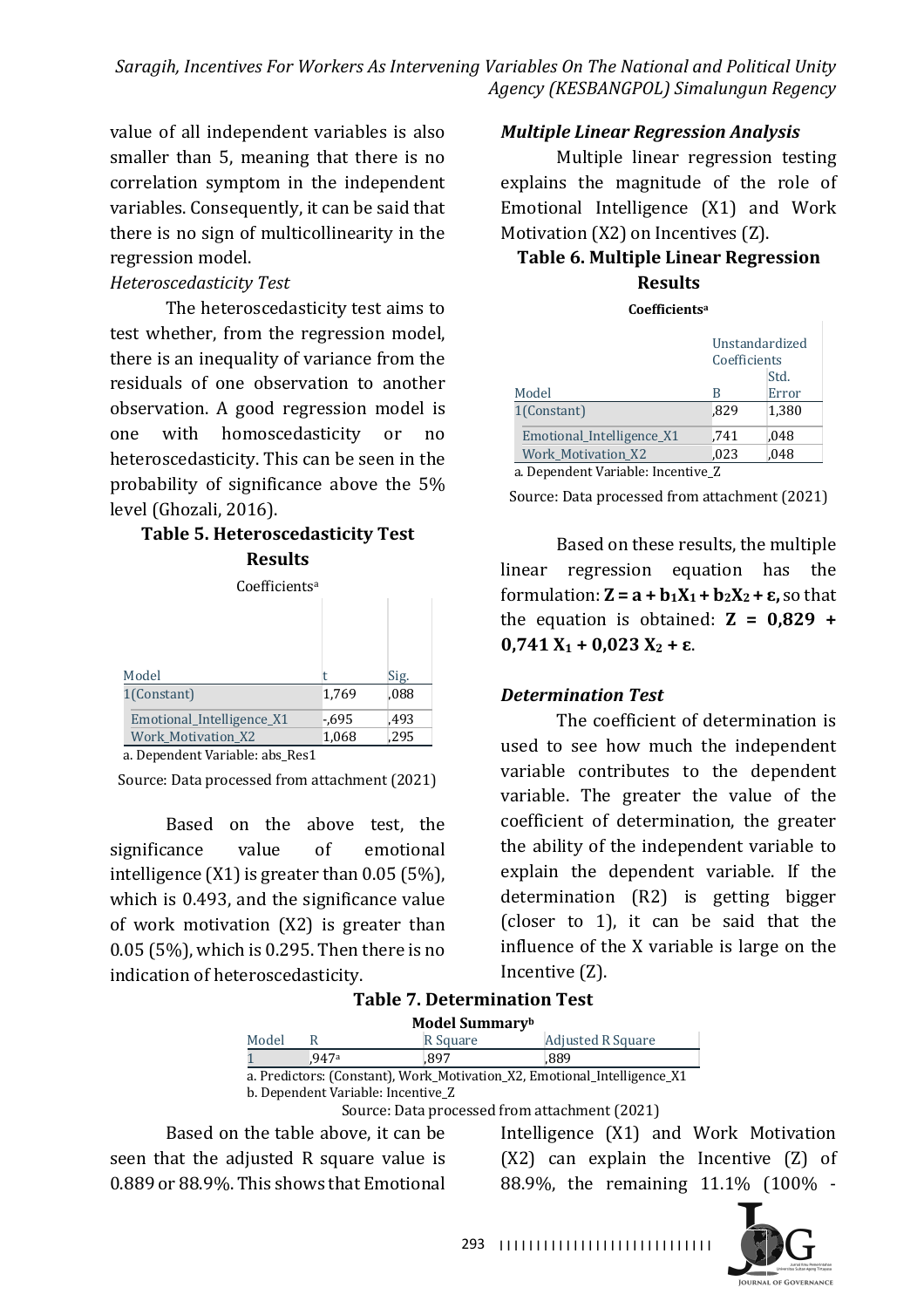88.9%) is explained by other variables outside this research mode.

#### *Classical Assumption Test Equation II*

A classical assumption test will be carried out before testing the hypothesis in this study. The classical assumption test consists of a normality test, a multicollinearity test, and a heteroscedasticity test.

#### *Normality test*

Normality test aims to test whether, in the regression model, the confounding or residual variables have a normal distribution (Ghozali, 2016). Testing the normality of the data can be done using two methods: graphs and statistics. The normality test of the graph method uses a normal probability plot, while the statistical method normality test uses the one-sample Kolmogorov-Smirnov Test.



**Figure 2. Normal P Plot** 

Data that is normally distributed will form a straight diagonal line and plotting residual data will be compared with a diagonal line, if the distribution of residual data is normal, the line that 



describes the actual data will follow the diagonal line (Ghozali, 2016). *Multicollinearity Test*

The multicollinearity test aims to determine whether there is a correlation between the independent variables in the regression model. The multicollinearity test in this study is seen from the tolerance value or variance inflation factor (VIF).

#### **Table 8. Multicollinearity Test Results**

| Coefficientsª                                    |                                                           |       |
|--------------------------------------------------|-----------------------------------------------------------|-------|
| Model                                            | Collinearity<br><b>Statistics</b><br><b>Tolerance VIF</b> |       |
| 1(Constant)                                      |                                                           |       |
| Emotional_Intelligence_X1,103                    |                                                           | 9,700 |
| <b>Wok Motivation X2</b>                         | ,992                                                      | 1,009 |
| Incentive Z                                      | ,103                                                      | 9,705 |
| a. Dependent Variable:<br>Employee_Performance_Y |                                                           |       |

Source: Data processed from attachment (2021)

It is known that the tolerance value of Emotional Intelligence  $(X1)$  is 0.103, Work Motivation (X2) is 0.992 and Incentive  $(Z)$  is 0.103, all of which are greater than  $0.10$ , while the VIF value of Emotional Intelligence  $(X1)$  is 9.700, Work Motivation  $(X2)$  is 1.009, Incentive  $(Z)$  is 9.705, all of which are smaller than 10. Based on the above calculation results, it can be seen that the tolerance value of all independent variables is greater than  $0.10$ and the VIF value of all independent variables is also smaller than 5, meaning that there are no symptoms of correlation in the independent variables. Consequently, it can be said that there is no sign of multicollinearity in the regression model.

#### *Heteroscedasticity Test*

The heteroscedasticity test aims to test whether, from the regression model, there is an inequality of variance from the residuals of one observation to another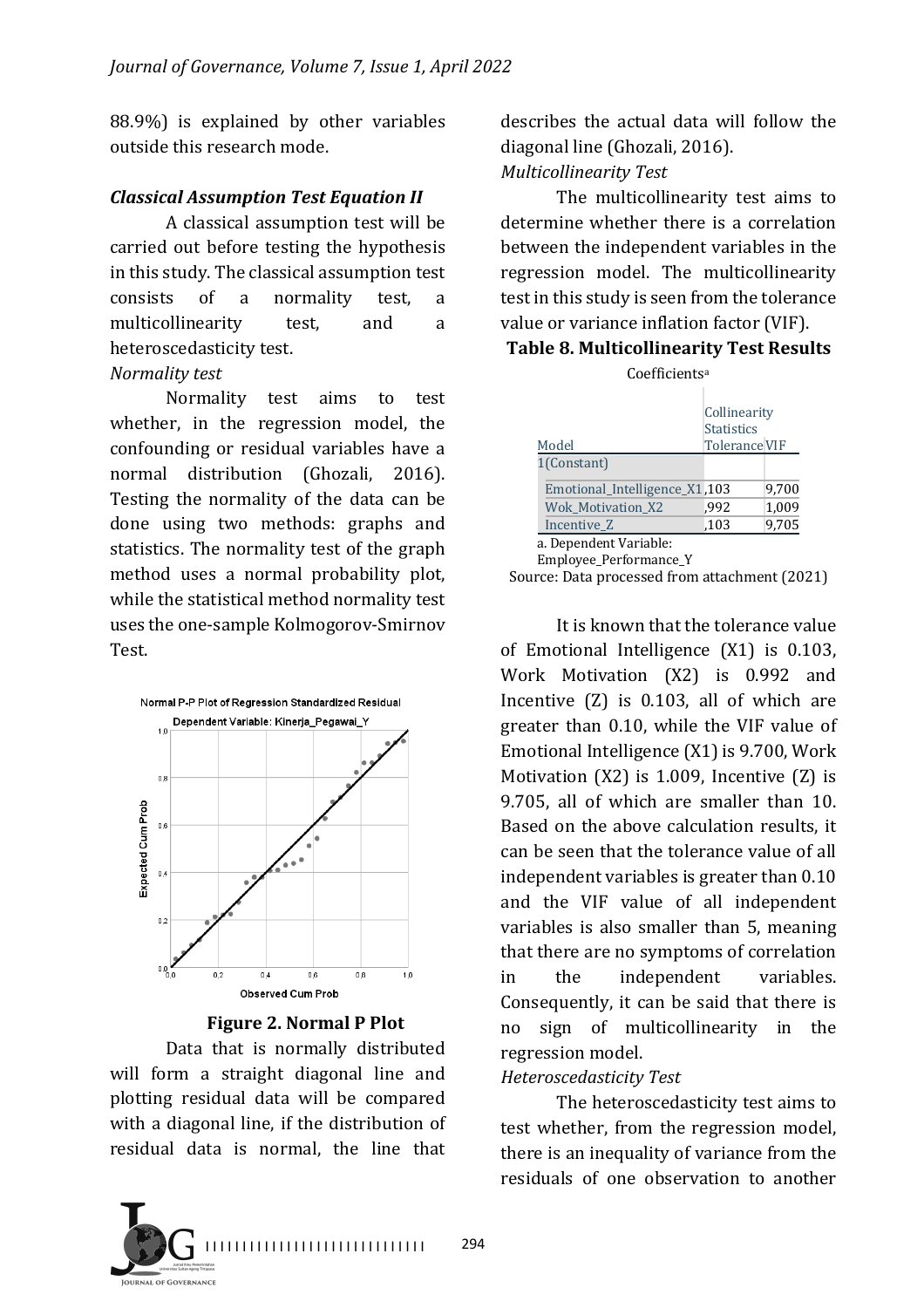observation. A good regression model is one with homoscedasticity or no heteroscedasticity. This can be seen in the probability of significance above the  $5\%$ level (Ghozali, 2016).

## **Table 9. Heteroscedasticity Test Results**

Coefficientsa

| Model                     |        | Sig. |
|---------------------------|--------|------|
| 1(Constant)               | $-693$ | .494 |
| Emotional_Intelligence_X1 | .293   | .772 |
| <b>Wok Motivation X2</b>  | .539   | ,595 |
| Incentive Z               | .478   | ,637 |

a. Dependent Variable: abs\_Res1

Source: Data processed from attachment (2021)

Based on the above test, the significance value of Emotional Intelligence  $(X1)$  is greater than 0.05  $(5%)$ which is 0.772, the test of the significance value of Work Motivation  $(X2)$  is greater than  $0.05$  (5%) which is 0.595, and the test of the significance value of Incentives  $( Z )$ is greater than  $0.05$  (5%) which is  $0.637$ , then there is no indication of heteroscedasticity.

#### *Multiple Linear Regression Analysis*

Multiple linear regression testing explains the magnitude of the role of Emotional Intelligence (X1), Work Motivation  $(X2)$  and Incentives  $(Z)$  on Employee Performance (Y).

## **Table 10. Multiple Linear Regression Results**

#### **Coefficientsa**

|                                | Unstandardized<br>Coefficients |       |
|--------------------------------|--------------------------------|-------|
|                                |                                | Std.  |
| Model                          | R                              | Error |
| 1(Constant)                    | 5,640                          | 2,504 |
| Emotional_Intelligence_X11,424 |                                | .271  |

| <b>Wok Motivation X2</b> | .222  | .087 |
|--------------------------|-------|------|
| Incentive Z              | 1.168 | ,347 |
| a. Dependent Variable:   |       |      |
| Employee_Performance_Y   |       |      |

Source: Data processed from attachment (2021)

Based on these results, the multiple linear regression equation has the formulation:  $Y = a + b_1X_1 + b_2X_2 + b_3Z + \varepsilon$ , so that the equation is obtained:  $Y = 5,640$  $+ 1,424 \text{ X}_1 + 0,222 \text{ X}_2 + 1,168 \text{ Z} + \epsilon.$ 

#### *Determination Test*

The coefficient of determination is used to see how much the independent variable contributes to the dependent variable. The greater the value of the coefficient of determination, the greater the ability of the independent variable to explain the dependent variable. If the determination  $(R2)$  is getting bigger (closer to 1), it can be said that the influence of variable  $X$  is large on Employee Performance (Y).

#### **Table 11. Determination Test**

|  | Model Summaryb |
|--|----------------|
|--|----------------|

|       |              |                   | Adjusted |
|-------|--------------|-------------------|----------|
| Model | R            | R Square R Square |          |
|       | $.830a$ .688 |                   | .652     |

a. Predictors: (Constant), Incentive\_Z, Work\_Motivation\_X2, Emotional\_Intelligence\_X1 b. Dependent Variable: Employee\_Performance\_Y Source: Data processed from attachment (2021)

It is known that the adjusted  $R$ square value is  $0.652$ , or  $65.2\%$ . This shows that the Incentive (Z) Emotional Intelligence (X1) and Work Motivation (X2) can explain Employee Performance (Y) by  $65.2\%$ , while the remaining  $34.8\%$  $(100\% - 65.2\%)$  is explained by the variables outside this research model.

#### **Hypothesis testing**

*t-test (Partial) Equation I*



295 | 111111111111111111111111111111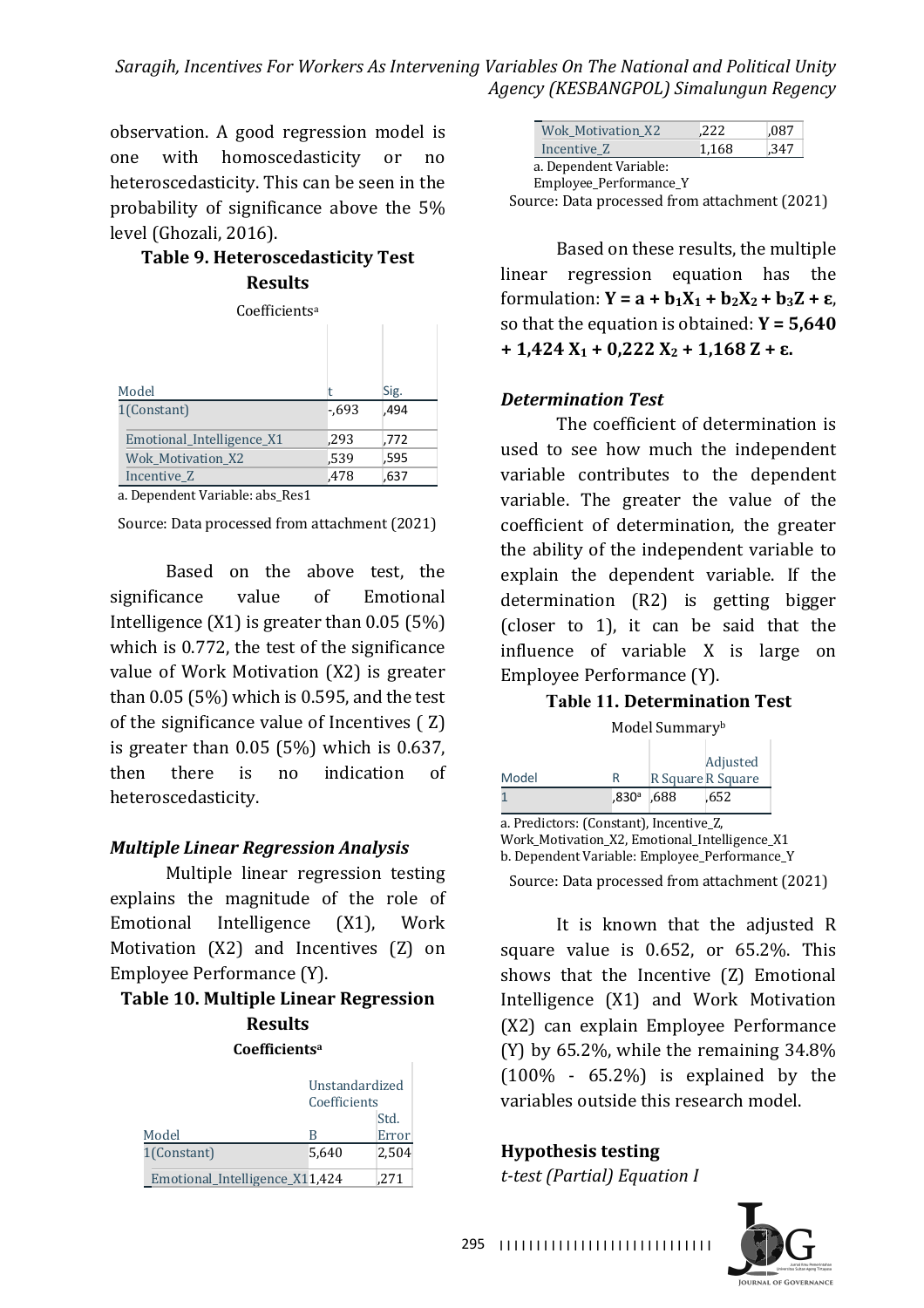The t statistic test is also known as the individual significance test. This test shows how far the independent variable influences the dependent variable. In this study, partial hypothesis testing was carried out on each independent variable, as shown in Table 12 below:

| Table 12. Partial Test (t) |
|----------------------------|
| Coefficients <sup>a</sup>  |

| Model                              |        | Sig. |  |
|------------------------------------|--------|------|--|
| 1(Constant)                        | .601   | ,553 |  |
| Emotional_Intelligence_X1          | 15,326 | .000 |  |
| <b>Wok Motivation X2</b>           | .478   | .636 |  |
| a. Dependent Variable: Incentive_Z |        |      |  |

Source: Data processed from attachment (2021) a. Hypothesis Testing the Emotional Intelligence Variable  $(X1)'s$  Effect on the Incentive Variable (Z).

Obtained  $t_{\text{count}}$  value of 15.326 With  $= 5\%$ , t<sub>table</sub> (5%; 30-k = 28) obtained t<sub>table</sub> value of 2.048 From the description it can be seen that  $t_{\text{count}}$  (15.326) >  $t_{\text{table}}$  (2.048), as well as the significance value of 0.000  $\leq$ 0.05. It can be concluded that the first hypothesis is accepted, meaning that the Emotional Intelligence variable  $(X1)$  has a positive and significant effect on incentives (Z).

b. Hypothesis Testing the effect of Work Motivation variable  $(X2)$  on the Incentive variable  $(Z)$ .

Obtained  $t_{\text{count}}$  value of 0.478 With  $= 5\%$ , t<sub>table</sub> (5%; 30-k = 28) obtained t<sub>table</sub> value of 2.048 From the description, it can be seen that  $t_{\text{count}}(0.478) < t_{\text{table}}(2.048)$ , as well as the significance value of  $0.636$  > 0.05, it can be concluded that the second hypothesis is rejected, meaning that the work motivation variable (X2) has no positive and significant effect on incentives (Z).

The t statistic test is also known as the individual significance test. This test shows how far the independent variable influences the dependent variable. In this study, partial hypothesis testing was carried out on each independent variable, as shown in Table 13 below:

## **Table 13. Partial Test (t)**

| Model                     |       | Sig. |
|---------------------------|-------|------|
| 1(Constant)               | 2.253 | ,033 |
| Emotional_Intelligence_X1 | 5.247 | ,000 |
| <b>Wok Motivation X2</b>  | 2,556 | ,017 |
| Incentive Z               | 3,365 | ,002 |

a. Dependent Variable:

Employee\_Performance\_Y Source: Data processed from attachment (2021)

a. Hypothesis Testing the Effect of Emotional Intelligence (X1) on Employee Performance (Y).

The  $t_{\text{count}}$  value is 5.247. With = 5%, ttable  $(5\%; 30-k = 28)$  the t<sub>table</sub> value is 2.048. From this description, it can be seen that  $t_{\text{count}}$  (5.247) >  $t_{\text{table}}$  (2.048), and the significance value is  $0.000 < 0.05$ , it can be concluded that the third hypothesis is accepted, meaning that Emotional Intelligence  $(X1)$  has a significant effect on Employee Performance (Y).

b. Hypothesis Testing the Effect of Work Motivation (X2) on Employee Performance (Y).

Obtained a  $t_{\text{count}}$  value of 2,556 With  $= 5\%$ , t<sub>table</sub> (5%; 30-k = 28) obtained a t<sub>table</sub> value of 2,048. From this description, it can be seen that  $t_{\text{count}}$  (2.556) >  $t_{\text{table}}$  (2,048), and the significance value is  $0.017 < 0.05$ , it can be concluded that the fourth hypothesis is accepted, meaning that work motivation  $(X2)$  has a significant effect on employee performance (Y).



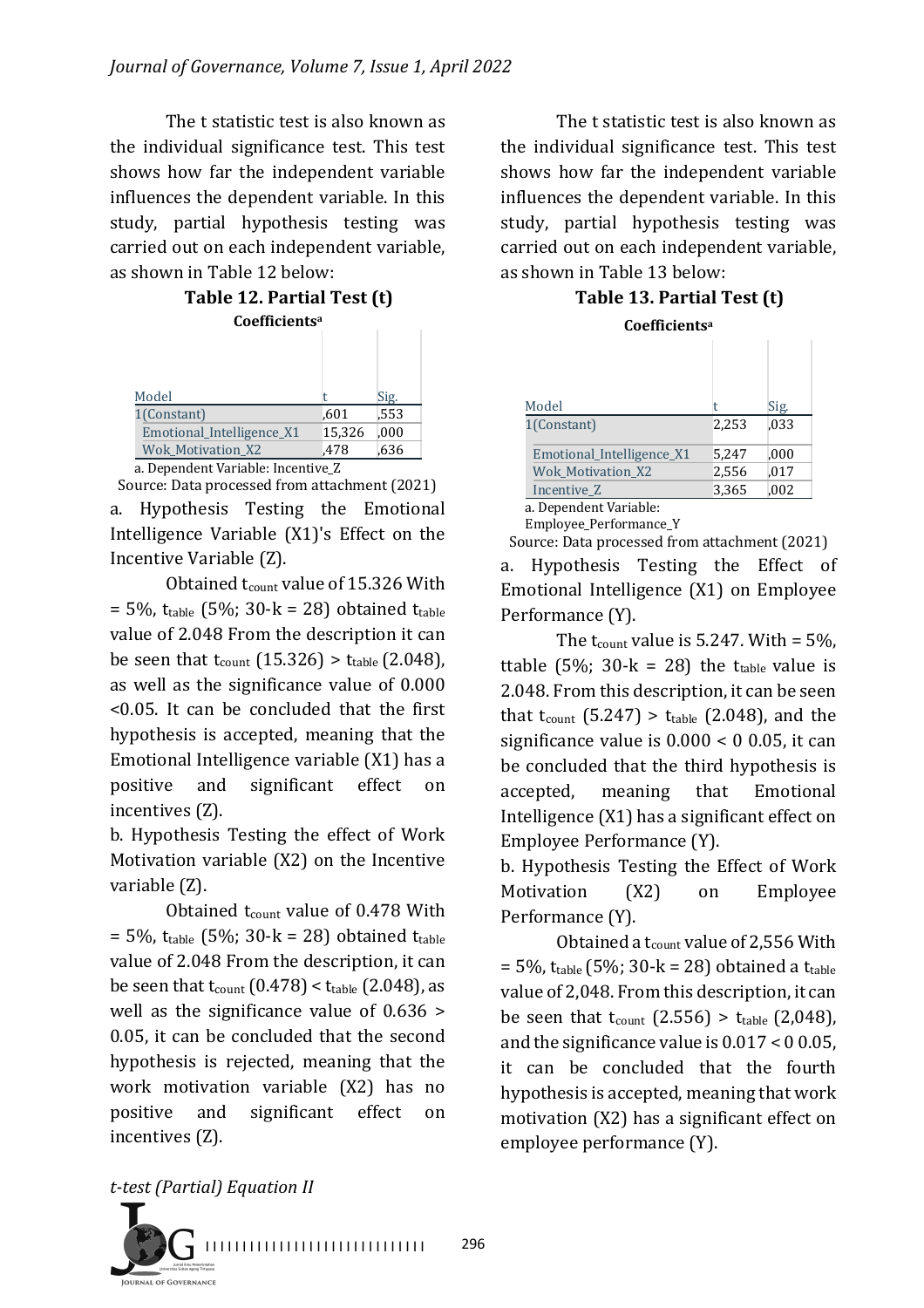c. Hypothesis Testing the effect of Incentives (Z) on Employee Performance (Y).

The  $t_{\text{count}}$  value is 3.365. With = 5%,  $t_{table}$  (5%; 30-k = 28) the  $t_{table}$  value is 2.048. From the description, it can be seen that  $t_{\text{count}}$  (3.365) >  $t_{\text{table}}$  (2.048), and the significance value is  $0.002 < 0.05$ , it can be concluded that the fifth hypothesis is accepted, meaning that the incentive  $(Z)$  has a significant effect on employee performance (Y).

### *Path Analysis*

To perform direct and indirect calculations, they are carried out using the following standardized coefficients of regression equations I and II:

a. Direct Effect

To calculate the direct effect, the following formula is used:

## **Table 14. Value of Standardized Coefficients Equation I**

|                                    |      |            | Unstandardized Coefficients Standardized Coefficients |
|------------------------------------|------|------------|-------------------------------------------------------|
| Model                              |      | Std. Error | <b>Beta</b>                                           |
| 1 (Constant)                       | .829 | 1.380      |                                                       |
| Emotional_Intelligence_X1          | .741 | .048       | .947                                                  |
| Wok Motivation X2                  | .023 | .048       | .030                                                  |
| n Donou dout Vorialdo, Ingontina 7 |      |            |                                                       |

Coefficientsa

a. Dependent Variable: Incentive\_Z

Source: Data processed from attachment (2021)

Path analysis is useful to determine the effect of Emotional Intelligence  $(X1)$ and Work Motivation (X2) variables on Incentives  $(Z)$ . In path analysis, the first thing to do is to develop a model of the relationship between variables. Thus, the

image of the path analysis design equation 1 and the influence of Emotional Intelligence (X1) and Work Motivation  $(X2)$  on Incentives  $(Z)$  can be seen in Figure 3.



## **Figure 3. Equation Path Analysis Design I**

Based on Figure 3. then it can be explained by the direct influence of the variables of Emotional Intelligence (X1) and Work Motivation (X2) on Incentives (Z).

- 1. Emotional intelligence  $(X1)$  has a direct effect on incentives (Z) of 0.741, or 74.1 percent.
- 2. Work motivation (X2) has a direct effect of 0.023, or 2.3 percent, on incentives (Z).
- b. Indirect Effect

To calculate the indirect effect, the following formula is used:

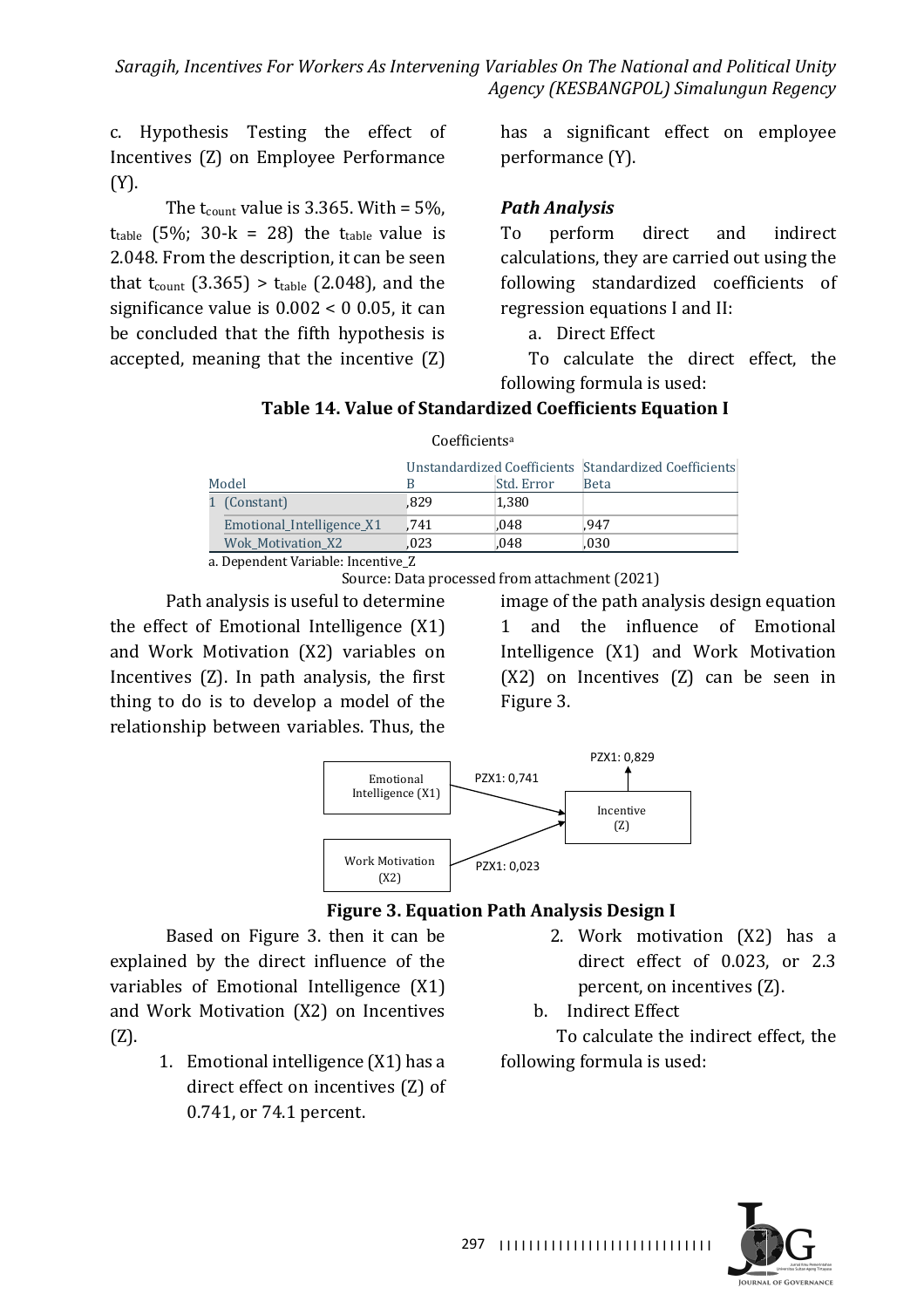| Coefficients <sup>a</sup>          |       |            |                           |
|------------------------------------|-------|------------|---------------------------|
| <b>Unstandardized Coefficients</b> |       |            | Standardized Coefficients |
| Model                              | B     | Std. Error | <b>Beta</b>               |
| 1 (Constant)                       | 5.640 | 2.504      |                           |
| Emotional_Intelligence_X1          | 1.424 | .271       | 1.790                     |
| <b>Wok Motivation X2</b>           | ,222  | ,087       | .281                      |
| Incentive Z                        | 1,168 | .347       | 1,148                     |

#### **Table 15. Value of Standardized Coefficients Equation II**

a. Dependent Variable: Employee Performance Y

Source: Data processed from attachment (2021)

Path analysis is useful to determine the effect of Emotional Intelligence  $(X1)$ and Work Motivation (X2) variables on Employee Performance (Y) with Incentives  $(Z)$ . In path analysis, the first thing to do is to develop a model of the relationship between variables.

Thus, the image of the path analysis design equation 2 and the influence of Emotional Intelligence  $(X1)$  and Work Motivation (X2) on Employee Performance  $(Y)$  with Incentives  $(Z)$  can be seen in Figure 4.



#### **Figure 4. Equation Path Analysis Design II**

Based on Figure 4. then it can be explained that the indirect effect of the variables of Emotional Intelligence  $(X1)$ and Work Motivation (X2) on Employee Performance  $(Y)$  through Incentives  $(Z)$ .

- 1. The indirect effect of emotional  $intelligence (X1) on employee$ performance  $(Y)$  via incentives  $(Z)$  is 1.790 percent, or 17.90%.
- 2. The indirect effect of work motivation (X2) on employee performance (Y) through incentives  $(Z)$  is 0.281 or 28.1 percent.

## *Sobel Test Results*

To determine the mediating effect of job satisfaction, the test used is the

Sobel test. The criteria for using the Sobel test are by comparing the calculated t count value with the t table value. If the value of  $t$  count  $> t$  table, it can be concluded that there is a mediation effect. Ghozali (2011) hypothesis testing can be done with the money procedure developed by Sobel (Sobel Test), which resulted as follow:

- a. The t<sub>count</sub> value is 2.184 (5%; 30-k = 28) the  $t_{table}$  value is 2.048. Incentive  $(Z)$  is an intervening variable that mediates the effect of Emotional Intelligence (X1) on Employee Performance (Y).
- b. The  $t_{\text{count}}$  value is 3.353 (5%; 30-k = 28) the  $t_{table}$  value is 2.048. Incentive  $(Z)$  is an intervening

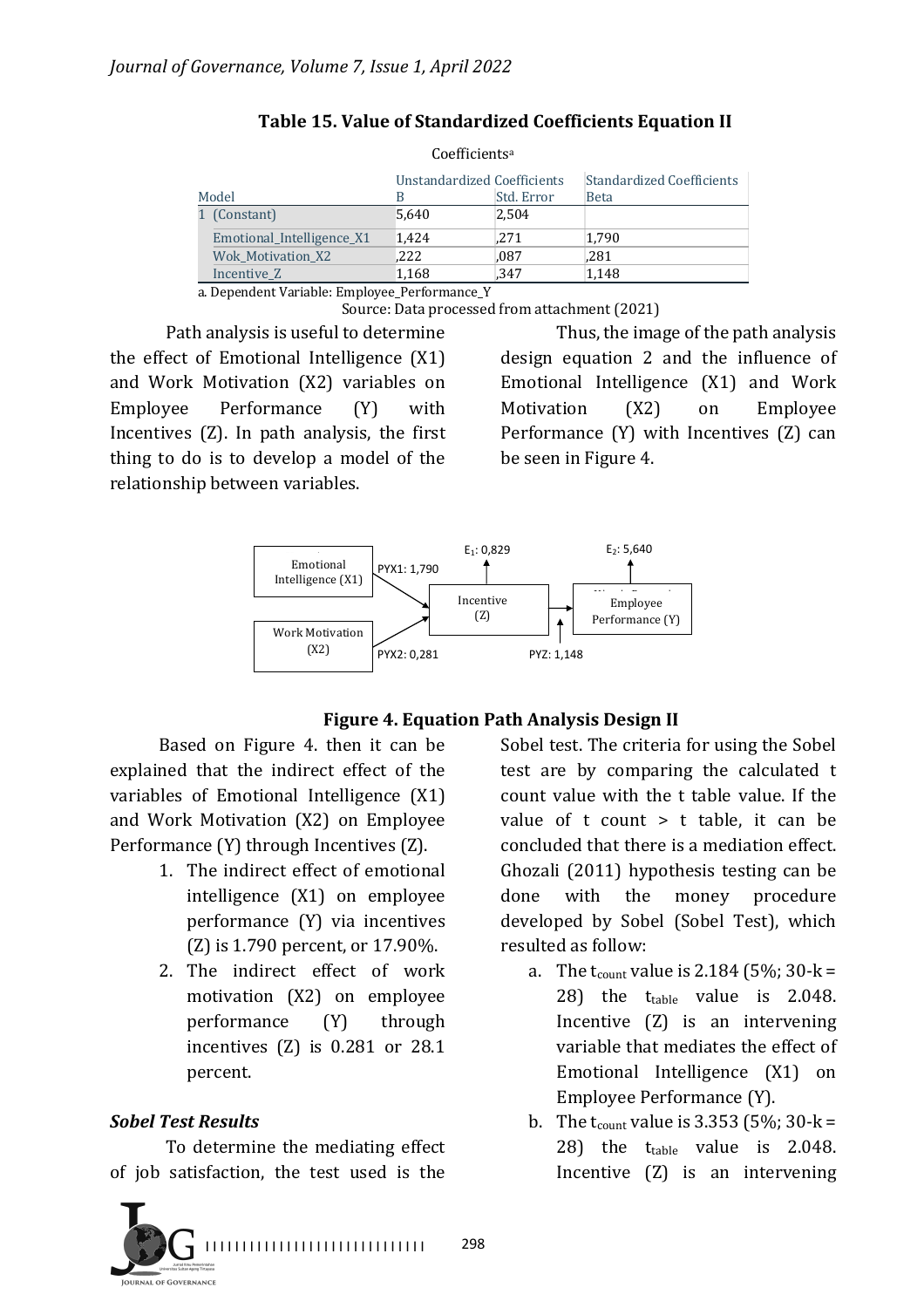variable that mediates the effect of Work Motivation (X2) on Employee Performance (Y).

## *Discussion and Development of Hypothesis Results*

*Effect of Emotional Intelligence variable (X1)* on *Incentive* variable *(Z)* 

Emotional intelligence is a subset of social intelligence that involves the ability to understand others. It is obtained by using information to guide the mind in acting. These qualities are reflected in empathy (caring), expressing and understanding feelings, controlling anger, independence, adaptability, liking, interpersonal problem-solving ability, perseverance, solidarity, friendliness, and respect.

*Work Motivation Variable (X2) has no positive and significant effect on Incentives (Z)*

Employees' work motivation affects incentives. Employees must be aware of the agency's goals for receiving them, and employees must also be able to know the agency's expectations for accepting them as employees in the agency. Agencies expect employees to work diligently, comply with existing regulations, be disciplined, and produce good work performance because, with that, all organizations can achieve their goals.

*Emotional Intelligence variable (X1) has a significant effect on Employee Performance (Y)*

Good emotional intelligence will make a person able to make firm and appropriate decisions even when under stress. Emotional intelligence also allows a person to show their integrity. People with

good emotional intelligence are able to think clearly under pressure, act ethically, adhere to principles and have the drive to achieve.

*Work Motivation Variable (X2) has a significant effect on Employee Performance (Y)*

Every agency always wants to be able to achieve its maximum goals. That goal can be achieved if the performance of its employees is good. For this reason, the agency tries to motivate or encourage employees to have good performance by providing awards, achievement opportunities, more meaningful work, job security, and agency policies.

*Incentive* variable (*Z*) has a significant *effect on employee performance* (Y)

Incentives are given intentionally to employees in order to create an incentive to improve work performance so that it will have a good impact on the agency with the good performance and quality of an employee. Incentives are sources of income other than the basic salary given by the agency to its employees, taking into account the work achieved, so that employees are encouraged to improve performance in order to achieve productivity and work results in accordance with agency goals. *Emotional Intelligence* (X1) has an effect on

*Employee Performance* (Y) with Incentive *(Z) as an intervening variable*

Emotional intelligence is the ability of individuals to recognize feelings in themselves and others, motivate themselves, and manage emotions in themselves or in relationships with others. If someone is good at adjusting to the moods of other individuals or can empathize, that person will have a good

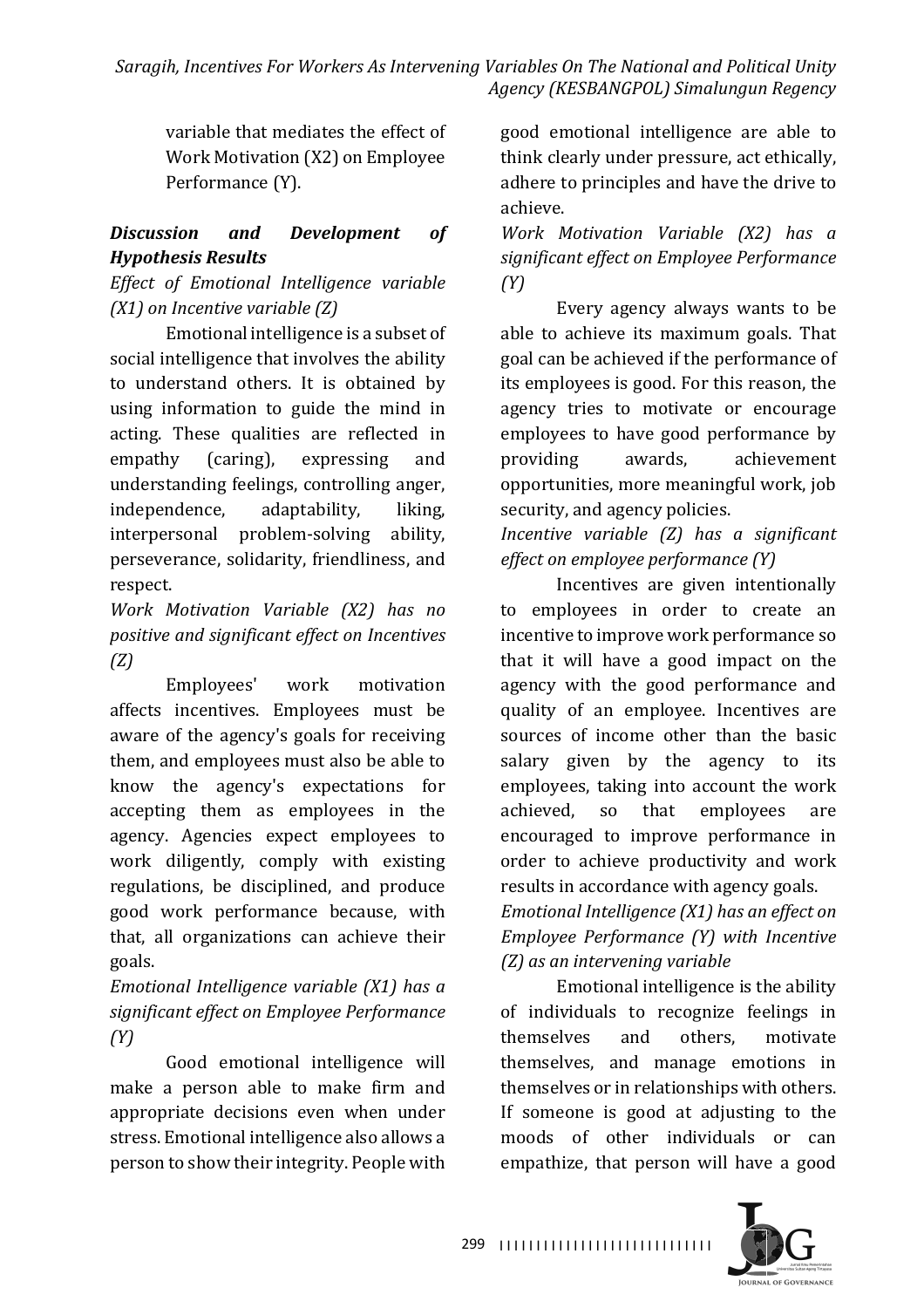emotional level and will more easily adjust to social interactions and the environment. *Work Motivation (X2) has an effect on Employee Performance (Y) with Incentive (Z) as an intervening variable*

Material incentives are one of the factors that motivate individuals to improve their performance. The provision of material incentives that are in accordance with the wishes and needs of individuals will be a great motivating factor for individuals, which will make individuals feel obliged to optimize their abilities so that the resulting performance is good and optimal for the organization.

## **Conclusion**

Based on the results of research and discussion, some conclusions can be drawn as follows:

- a. The variable Emotional Intelligence  $(X1)$  has a positive and significant effect on incentives (Z).
- b. Work Motivation Variable (X2) has no positive or statistically significant effect on Incentives (Z).
- c. Emotional Intelligence (X1) has a significant effect on Employee Performance (Y).
- d. The work motivation test  $(X2)$  has a significant effect on employee performance (Y).
- e. The Incentive test  $(Z)$  has a statistically significant effect on employee performance (Y).
- f. Incentive  $(Z)$  is an intervening variable that mediates the effect of Emotional Intelligence (X1) on Employee Performance (Y).
- g. Incentive  $(Z)$  is an intervening variable that mediates the effect of Work Motivation (X2) on Employee Performance (Y).

To complement this study, there are a few more suggestions in the suggestions in this study, which are as follows:

There is a strong and significant relationship between emotional intelligence and employee performance. The authors suggest that human resources or employees should prioritize the quality of emotional intelligence in addition to their intellectual intelligence so that there is a balance in terms of achieving good performance.

The National Unity and Political Agency of Simalungun Regency should pay more attention to and improve the skills of its employees so that the agency can grow and its employees can do better work.

The incentive compensation system that is implemented should generate benefits for both parties, namely the National Unity and Political Body of Simalungun Regency as the provider of incentive compensation and the employees. The National Unity and Political Agency of Simalungun Regency can achieve its goals through employee performance, but employees still get welfare.

Researchers' limited ability to translate the questionnaire form. The researcher suggests that for further research, the explanation of the form of the questionnaire adapted from other languages be presented in sentences and language that are easily understood by the respondents.

## **Acknowledgement**

With praise and gratitude, the authors pray to God Almighty for all His blessings and love, which always accompany the author in completing this research. During the course of this